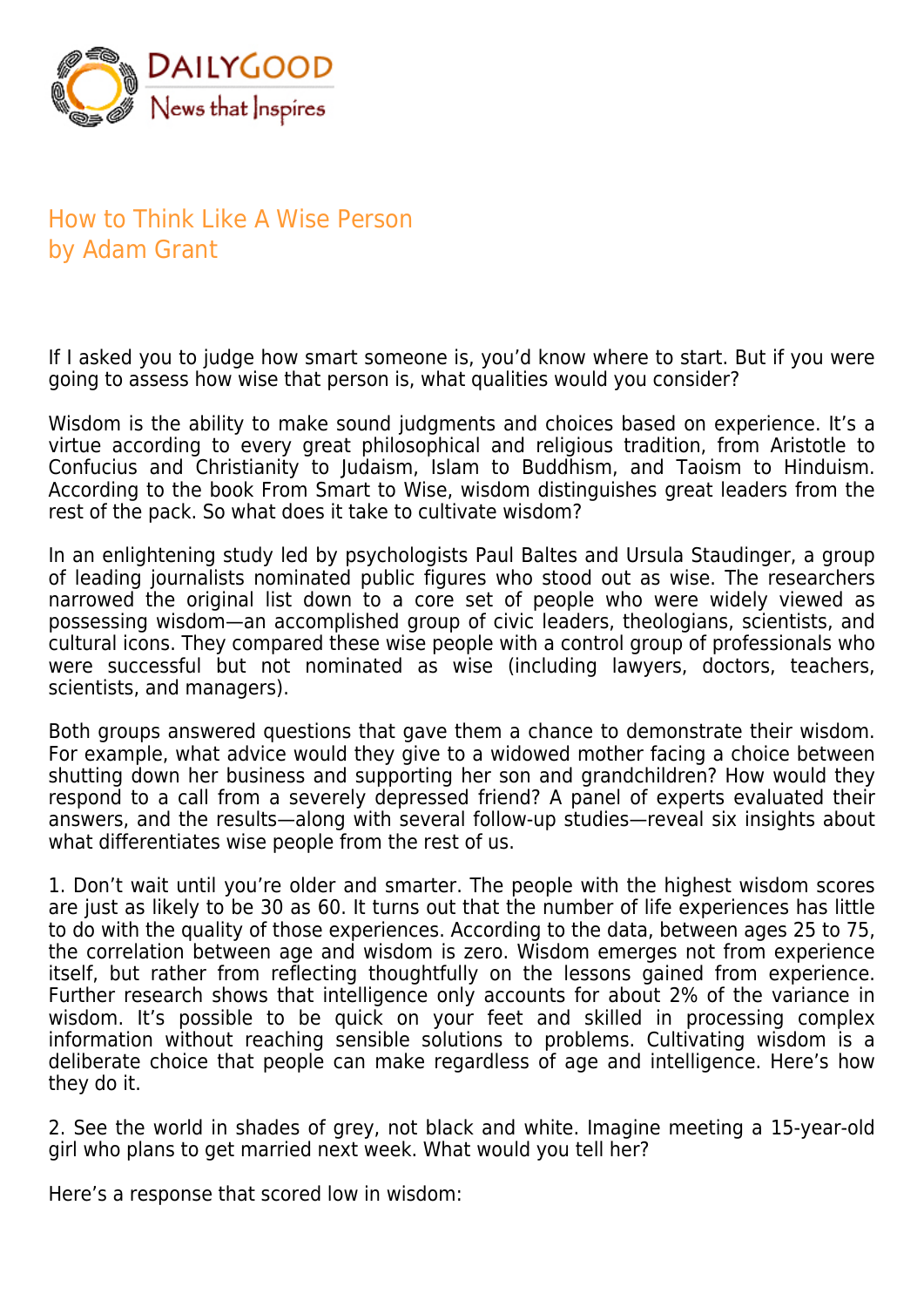"A 15-year-old girl wants to get married? No, no way, marrying at age 15 would be utterly wrong. One has to tell the girl that marriage is not possible. (After further probing) It would be irresponsible to support such an idea. No, this is just a crazy idea."

In contrast, wise people embraced nuance and multiple perspectives. Consider one answer that received high marks for wisdom:

"Well, on the surface, this seems like an easy problem. On average, marriage for 15-yearold girls is not a good thing. But there are situations where the average case does not fit. Perhaps in this instance, special life circumstances are involved, such that the girl has a terminal illness. Or the girl has just lost her parents. And also, this girl may live in another culture or historical period. Perhaps she was raised with a value system different from ours. In addition, one has to think about adequate ways of talking with the girl and to consider her emotional state."

Wise people specialize in what strategy expert Roger Martin calls integrative thinking—"the capacity to hold two diametrically opposing ideas in their heads"—and reconcile them for the situation at hand. In the words of the philosopher Bertrand Russell, "fools and fanatics are always so certain of themselves, but wiser people so full of doubts."

3. Balance self-interest and the common good. A second defining quality of wisdom is the ability to look beyond our personal desires. As psychologist Robert Sternberg puts it: "wisdom and egocentricity are incompatible… people who have gotten where they are by not taking other people $\&\#39$ ; interests into account or even by actively thwarting the interests of others… would not be viewed as wise."

This doesn't mean that wise people are self-sacrificing. In Give and Take, I report evidence that well-being and success both suffer if we're too focused on others or on ourselves. It's neither healthy nor productive to be extremely altruistic or extremely selfish. People who fail to secure their oxygen masks before assisting others end up running out of air, and those who pursue personal gains as the expense of others end up destroying their relationships and reputations. Wise people reject the assumption that the world is a win-lose, zero-sum place. They find ways to benefit others that also advance their own objectives.

4. Challenge the status quo. Wise people are willing to question rules. Instead of accepting things as they have always been, wisdom involves asking whether there's a better path. In Practical Wisdom, psychologist Barry Schwartz and political scientist Kenneth Sharpe describe a Philadelphia man who was convicted of holding up a taxi driver with a gun. The sentencing guidelines called for two to five years in jail, but the facts of case didn't fit: the man used a toy gun, it was his first offense, he had just lost his job, and he stole \$50 to support his family. A wise judge gave him a shorter sentence and permission to hold a job outside of jail during the day so that he could take care of his family—and required him to repay the \$50.

5. Aim to understand, rather than judge. By default, many of us operate like jurors, passing judgment on the actions of others so that we can sort them into categories of good and bad. Wise people resist this impulse, operating more like detectives whose goal is to explain other people's behaviors. As psychologist Ellen Langer is fond of saying, "Behavior makes sense from the actors' perspective, or else they wouldn't do it." Over time, this emphasis on understanding rather than evaluating yields an advantage in